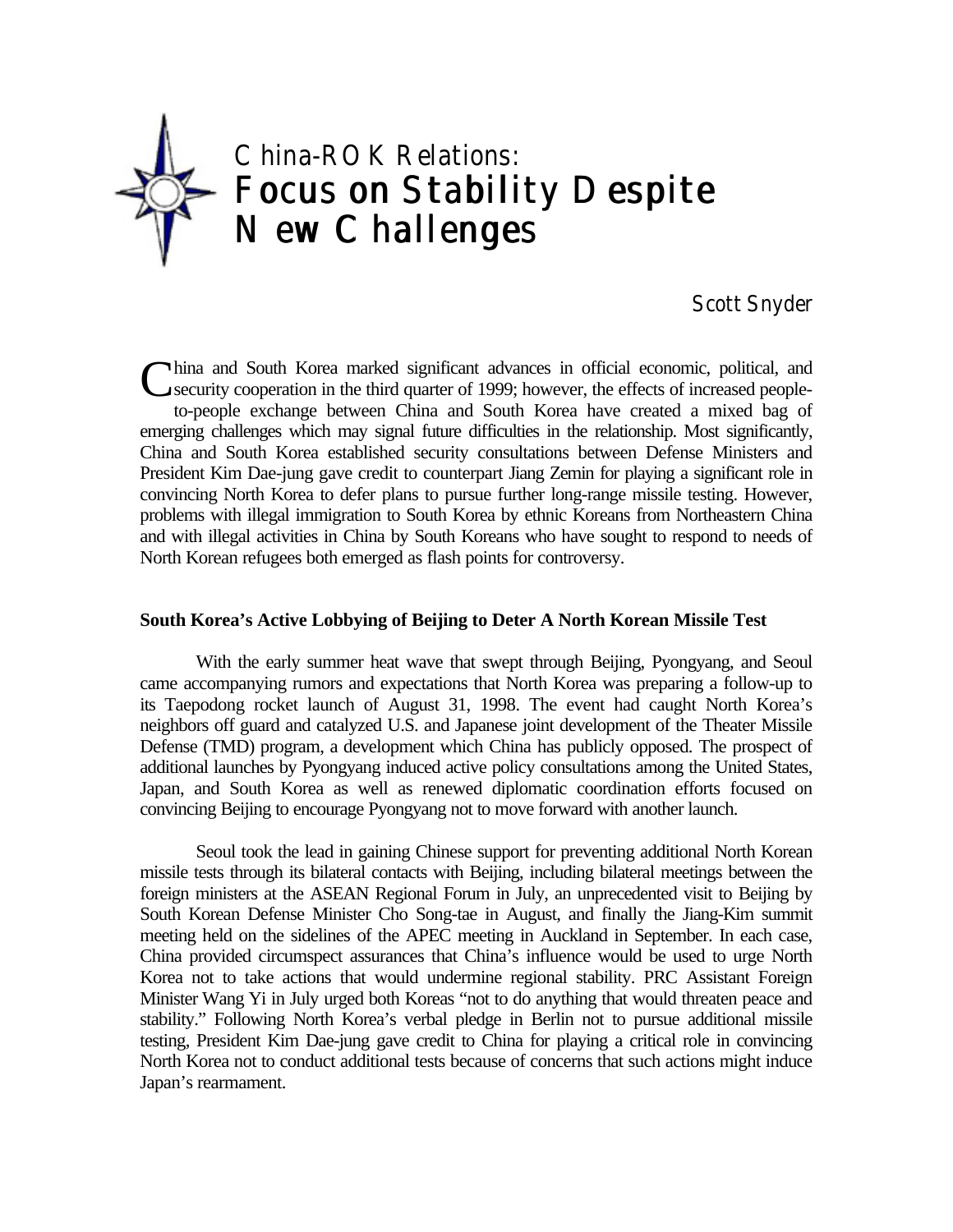The August meeting in Beijing between South Korean Defense Minister Cho Song-tae and his counterpart PRC Defense Minister Chi Haotian may have been a particularly salient signal to Pyongyang of the potential costs of causing additional instability or otherwise taking actions that would drive China closer to Seoul. Although Cho's visit, coinciding with the seventh anniversary of the normalization of ties between Seoul and Beijing, marked an unprecedented symbolic step for South Korea toward the establishment of regular defense dialogues with each of its larger neighbors, Beijing remained unwilling to engage in joint exercises even in basic areas such as search and rescue or humanitarian operations, perhaps out of deference to longstanding military ties between Beijing and Pyongyang.

Seoul's eagerness to cultivate a more active defense relationship with China, however, was on full display, most notably in the form of some provocative public comments by Minister Cho in a lecture at the PRC's National Defense College. Cho stated that the disposition of U.S. forces following Korean unification "shall be decided by unanimous agreement among Northeastern Asian countries." This controversial statement stimulated the opposition in South Korea's National Assembly to call for Cho's resignation, and represents a remarkable departure from past assurances by President Kim Dae-jung that the presence of U.S. forces in Korea would be a force for regional stability even after Korean unification. Although Cho's remarks were publicly contested by critics who are strongly supportive of a continued long-term U.S.-ROK security relationship, the fact that Cho has not resigned combined with South Korean reticence to join the U.S.-Japan TMD project suggests that the parameters of debate among South Korean security analysts have broadened in recent years beyond the past nearexclusive focus on the United States in careful consideration of Chinese interests and potential influence on the Korean peninsula. This development must give Beijing some encouragement concerning the prospects for a deepened long-term relationship with South Korea.

Beijing also urged both Koreas not to take destabilizing actions as chair of the latest round of Four-Party Talks in Geneva on August 7-11. Once again, there was little apparent progress in breaking the deadlock over North Korean demands for U.S. troop withdrawal as a prerequisite for discussions on confidence building and tension reduction measures or over how to replace the Armistice Agreement with a permanent peace on the Korean peninsula. However, the meetings provided a pretext for continued urging of Pyongyang to desist from further missile tests and to pursue negotiations to improve its relationship with the United States. A previous round of U.S.-DPRK discussions had already occurred in early July in Beijing, affording Chinese officials the opportunity to encourage moderation and continued dialogue in consultations with both American and North Korean officials. In addition, Beijing was the venue in early July for a series of failed negotiations between North and South Korean officials over the issues of fertilizer and divided families, issues that were overshadowed by the negative atmosphere resulting from a North-South naval clash in mid-June in the West Sea. In early July, Seoul was finally able to achieve the long-held objective of opening a consulate in the Northeastern Chinese city of Shenyang, Liaoning province, where North Korea is also represented. The Chinese quid pro quo to North Korea was permission to open a new consulate in Hong Kong.

### **Sino-ROK Economic Relations Continue To Advance**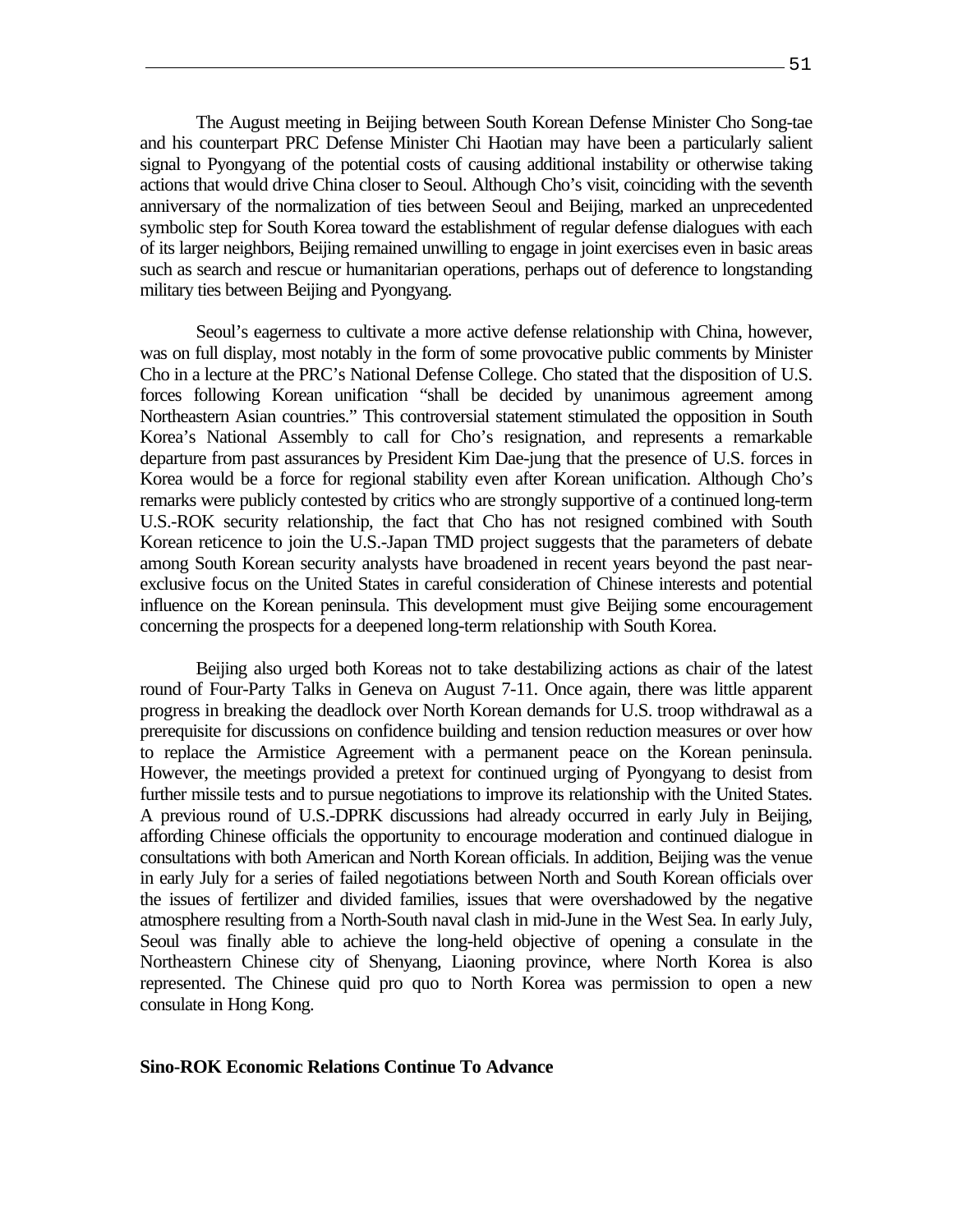A steadily expanding economic relationship has been the driver for continuing improvement in Sino-ROK relations since the establishment of official relations in August of 1992. Bilateral trade has continued to grow almost 20 percent annually to about \$24 billion in 1998. The Korean chaebols, once a model for China's economic development, now appear to be a stark warning sign for the Chinese economic challenges of managing reform of state-owned enterprises, particularly in light of Daewoo's failure in recent months. Low-cost competition from Chinese exported goods had abated during the height of Korea's financial crisis in 1998, with Korean dumping causing headaches in some Chinese industrial sectors such as the steel industry.

However, the rapid continued improvement of the Korean economy and the strengthening of the won have renewed China's export competitiveness against some Korean products both internationally and in domestic markets. For instance, Korean-made TVs have been virtually shut out of the Chinese market due to the expansion of low-cost competitors; a major exception has been the Kumho Company, which has captured a large share of the Chinese tire market. The Korean petrochemical sector was the short-term beneficiary of increased orders from Chinese companies whose supplies had been affected by the Taiwan earthquake. Korean economic researchers continue to pay close attention to the possibilities of Chinese currency devaluation and its possible short-term implications for Korean economic competitiveness.

Perhaps most dramatically, Korea has become a tourist destination for Chinese travelers following the Chinese government's lifting of restrictions on travel to Korea last May. There were 30,786 Chinese travelers to Korea in the month of August, up 60 percent from the previous year. This figure does not include a projected 999 Chinese couples induced by bargain travel packages and the search for good fortune through numerology to take their marriage vows on Cheju Island together on September 9, 1999. Korean tourism to China also rebounded from the financial crisis to almost 100,000 in August, an 80 percent jump from 1998.

### **The Dark Side of Sino-ROK Exchanges: Illegal Immigration**

Problems with illegal immigration in Seoul that had abated with the loss of economic opportunity and increase in unemployment that accompanied Korea's financial crisis in 1998 are renewing themselves again this year, led by a significant influx of ethnic Koreans from China who have sought economic opportunities unavailable in the Yanbian Ethnic Korean Autonomous Region or other areas of China. More than half of the over 120,000 illegal immigrants in the first eight months of this year are ethnic Koreans from China. However, these immigrants have found themselves swindled or cheated by Korean employers, unable to return to China, and fearful of stiff fines and deportation by Korean immigration authorities. Many have found themselves seeking shelter in Korean churches, making ends meet while avoiding Korean immigration authorities.

The plight of ethnic Koreans from overseas who have overstayed their visas has been dramatized by the recent passage of a law in the South Korean National Assembly extending significant rights to ethnic Koreans from abroad to stay in Korea for up to two years or longer without a visa. However, the law defines ethnic Koreans from overseas as individuals who have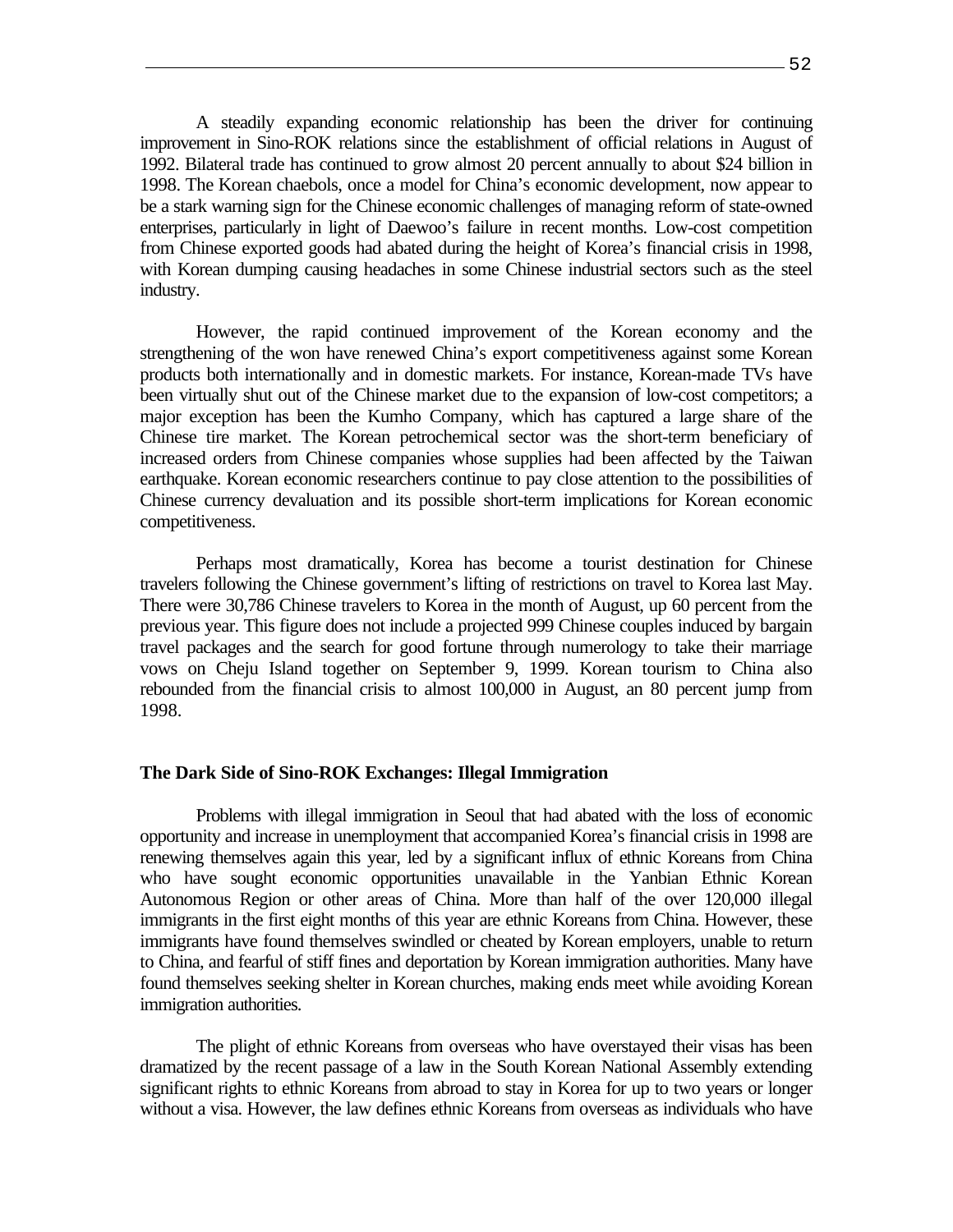previously held citizenship in the Republic of Korea, founded in 1948, thereby excluding from consideration ethnic Koreans abroad who may have been forced to leave Korea during the Japanese colonial period. The law, originally designed to attract investment from abroad at the height of last year's Korean financial crisis, has been criticized for unfairly discriminating in favor of Korean-Americans and against ethnic Koreans from China who might only exacerbate the unemployment difficulties in the Korean labor market. In addition, early drafts of the law that defined rights of citizenship based solely on ethnicity had met with criticism from the Chinese and Russian governments, which may fear that such logic may in the future lead to attempts by a unified Korea to annex ethnic Korean autonomous territories located in other countries.

### **South Korean Response to North Korean Refugees in Northeastern China**

The flip side of ROK government difficulties with immigration of ethnic Koreans from the Yanbian Korean Autonomous Region of China is the PRC government challenge in dealing with a wide range of unofficial or illicit activities by South Korean citizens in China who have responded to the needs of North Korean refugees on a humanitarian basis. It is widely known that scores of South Korean humanitarian and missionary groups have been operating to assist in the care and feeding of North Korean refugees near the China-North Korea border. These refugees are considered by the PRC government to be illegal immigrants and must be repatriated to North Korea according to China's treaty relationship with the North. However, the Chinese government has turned a blind eye to many of the activities in the region in recognition of long-standing family relationships among Koreans that extend across borders and in humanitarian consideration of the enormous difficulties North Koreans have faced in meeting their own food needs in recent years. Other considerations may be avoidance of unnecessary measures that might alienate relations between the local and central governments in China and the fact that such activities by South Koreans in China constitute an additional form of foreign direct investment in China, usually in the form of direct cash transfers.

Two events in August and early September highlighted the sensitivities of unofficial South Korean activities in the border region near North Korea. First, three South Korean citizens--two pastors and a businessman--were detained for several weeks by PRC officials for extensive questioning in connection with illicit activities including provision of shelter for North Korean refugees in the region. The PRC government waited several weeks before officially informing the South Korean government that these three South Korean citizens were in custody. There were criticisms in the South Korean media that the ROK government had not adequately responded to reports of the detention of these South Korean citizens for fear of irritating the PRC government.

Second, a petition drive in South Korea led by nongovernmental and religious groups associated with the National Council of Churches sought 10 million signatures requesting that the United Nations grant North Korean refugees in China with official refugee status. PRC Ambassador to South Korea Wu Dawei, at a session with academics and journalists, argued that "South Korean media dub these people as defectors but I do not view them as refugees. They suffer no political restraints in their own country. The United Nations also reached a conclusion that these people cannot belong to the category of refugee. . . The issue is about what happens between China and North Korea. Beijing and Pyongyang have the capacity to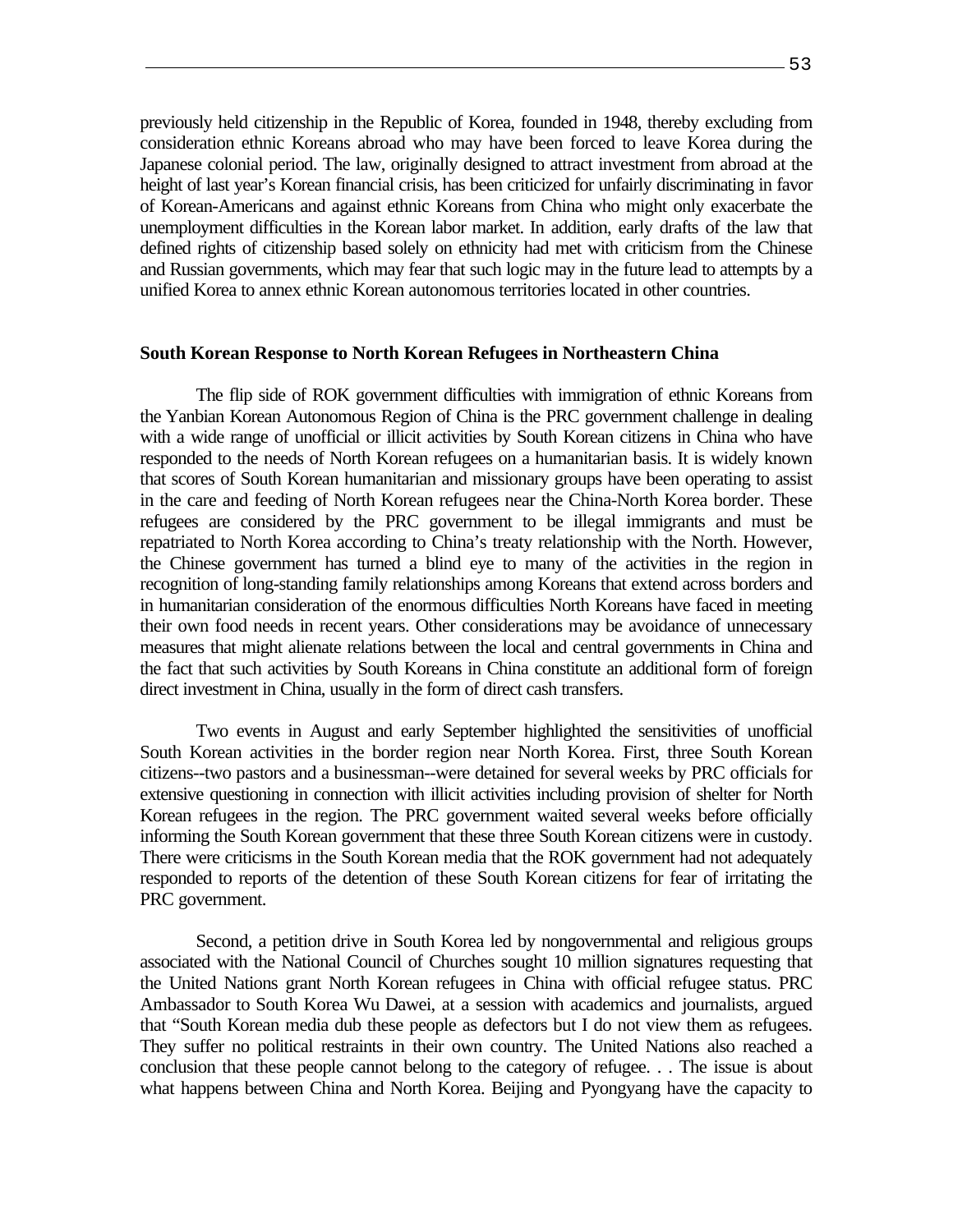handle it. If you adopt a method which further complicates it, it would do no good to any of the parties involved. . . This is a new interventionism. We have to guard against such a trend."

Ambassador Wu's comments incited demonstrations by South Koreans, editorial comments, and coincided with the issuance of new reports by a South Korean Buddhist relief group known as Good Friends documenting the lack of legal protection available to North Korean refugees who would face political retribution if they were to return to North Korea.

The South Korean government faces the dilemma of how to manage effective cooperation with the PRC government while also responding to increasing domestic pressure for a more activist government role in responding to human rights issues connected to North Korea that may contradict Chinese interests. In response to the public outcry and expectation that the South Korean government would take a more active stand on this matter, it has been reported that the government is examining ways to more actively respond to needs of North Korean refugees in the region. The controversy underscores the growing extent of involvement and interest of South Korean nongovernmental groups in the border region and the sensitivities of the PRC government to any activities undertaken that may be perceived as a challenge to issues of national sovereignty.

#### **Broadening Multilateral Cooperation Including China**

The South Korean government under President Kim Dae-jung has continuously emphasized the need for multilateral cooperation in addressing regional security and economic issues. It is likely that such efforts will continue to gain attention and that South Korea will make efforts to convince China to relax its cautionary stance toward multilateral cooperation dialogues. Indeed, Prime Minister Kim Jong-pil has actively supported the principle of six-party dialogue on regional issues in both Tokyo and Beijing, and President Kim Dae-jung has also indicated that a regional security dialogue would be desirable but should not be designed to replace or to address the issues that are the subject of the ongoing Four-Party Talks, involving the United States, China, and the two Koreas.

In the context of the ASEAN Regional Forum, then-South Korean Foreign Minister Han Sungjoo took the initiative of proposing a Northeast Asian Regional Security Dialogue as early as 1994, and President Roh Tae Woo made a similar proposal in a speech to the United Nations in 1988. For the time being, China appears to enjoy the fact that the Four-Party Talks exclude Russia and Japan from significant roles; however, other pressing regional security issues including missile proliferation and the need for regional economic and environmental cooperation may open the way for broader dialogue forums at some point in the future. Other dialogues involving regional economic or energy cooperation continue, albeit at a slow pace. For instance, Korean companies are involved with Russian and Chinese counterparts in assessing the feasibility of a natural gas development and pipeline construction project centered in Irkutsk.

#### **The Sino-ROK Relationship and U.S. Interests**

South Korean Defense Minister Cho's comments in Beijing--in effect offering China veto power over a continued U.S.-ROK defense relationship post--Korean reunification no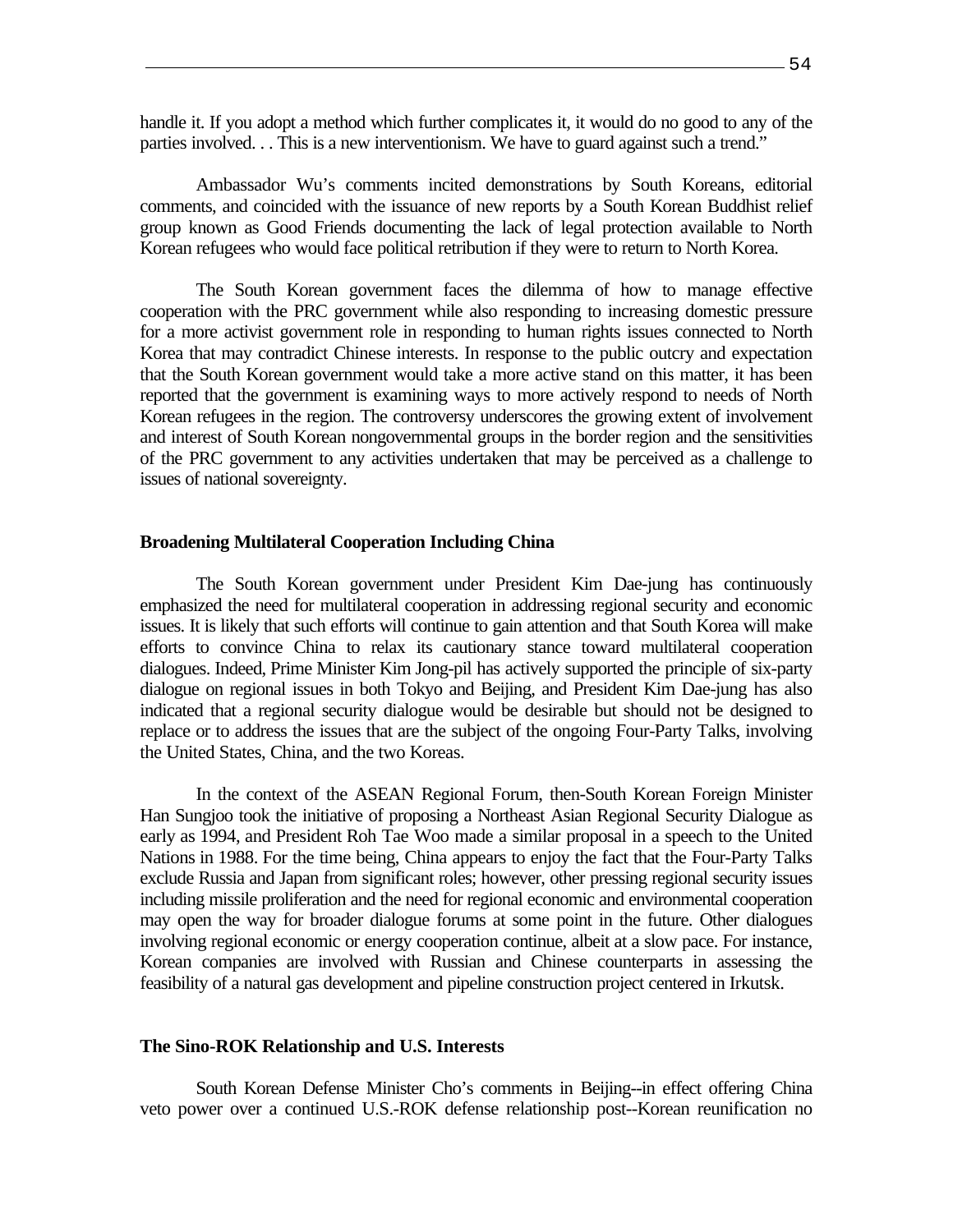doubt must have raised more than a few eyebrows among Pentagon defense analysts. While it would be worth knowing whether Cho's comments were a verbal gaffe or whether they represent a growing minority within South Korea's defense establishment, there is no reason for U.S. government officials to overreact to such comments. However, there are several lessons contained in the statement that U.S. defense planners would do well to heed. First, there is no pre-ordained guarantee that a U.S. forward deployed presence on the peninsula will survive Korean reunification, and long-range planning should take into account the full range of possibilities rather than be caught short in the event by inaccurate assumptions or straight-line projections. Second, it is likely that Seoul will be extraordinarily wary of taking sides or getting caught in the middle of any confrontation between the United States and the PRC, particularly as the Sino-ROK economic relationship continues to grow. Third, the best policy for deflecting enticements from Beijing to Seoul that may weaken U.S.-ROK security cooperation is to maintain a robust U.S.-ROK alliance coordination in pursuit of common security interests.

Although the plight of North Korean refugees has not gained widespread attention in the U.S. media, a few dedicated humanitarian relief NGOs such as Mercy Corps are being joined by the emergence of new advocacy efforts through formation of NGOs representing the Korean-American community. This development may have political implications in the future as Korean-Americans seek to lobby members of the U.S. Congress who share interests in food relief and in human rights. As part of its humanitarian policy, the U.S. government should not only focus on providing food aid inside North Korea but should also forge closer cooperation with both South Korea and China in developing an effective response to the plight of North Korean refugees in Northeastern China. If cooperation through the United Nations High Commission for Refugees is not acceptable to the Chinese government, other arrangements should be undertaken to help those North Koreans who have neither legal rights in China or any choice but to stay out of North Korea if they are to have a chance of survival.

# **Chronology of China-ROK Relations July - September 1999**

**July 3, 1999:** Inter-Korean talks in Beijing over fertilizer and family reunions break down.

**July 8, 1999:** South Korean consulate opens in Shenyang, PRC, after seven years of negotiations.

**July 24, 1999:** South Korean Foreign Minister Hong Soon-young asks PRC Foreign Minister to help deter North Korea from test-launching another missile at a meeting prior to the ASEAN Regional Forum in Singapore.

**Aug 7-10, 1999:** Sixth round of Four-Party Talks held in Geneva.

**Aug 12, 1999:** ROK National Assembly bill on the visa and legal status of ethnic Koreans with foreign citizenship passes.

**Aug 21, 1999:** Three South Koreans are detained in Northeastern China by the Chinese government, allegedly for assisting North Korean refugees.